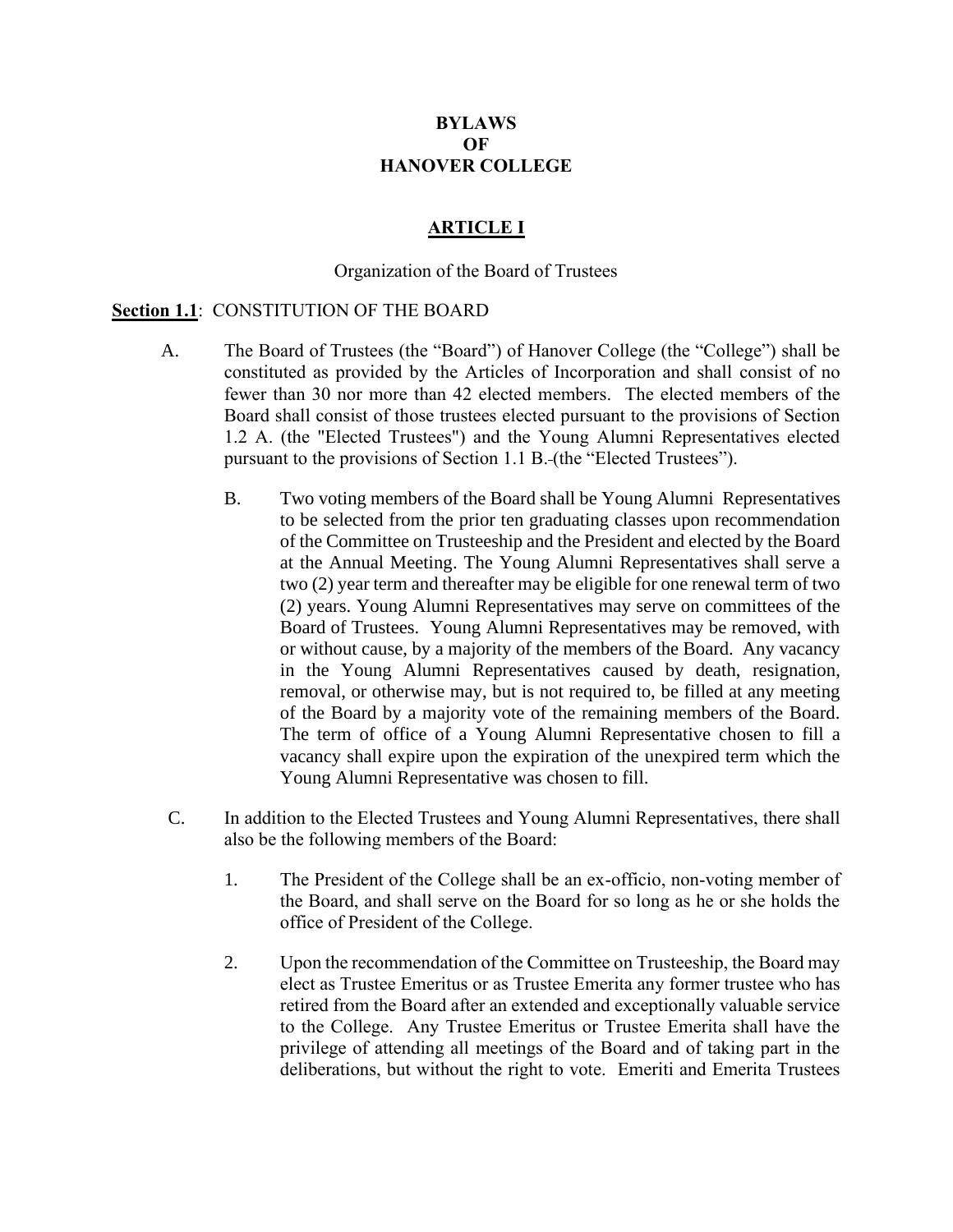shall be listed in the official documents of the College but will not be assigned to designated classes in the composition of the Board.

- 3. Two non-voting faculty representatives to the Board shall be elected by the faculty according to the process and for such term as outlined in the Faculty Manual, or subsequent document describing the policies and procedures for the Faculty (the "Faculty Representatives").
- 4. Two non-voting student representatives shall be elected each year through a process determined by the Student Senate (the "Student Representatives"). The Student Representatives shall serve a one-year term.
- 5. The current president of the Hanover College Alumni Leadership Council shall be an ex-officio, non-voting member of the Board during the term of office and have the privilege of attending all meetings of the Board.

# <span id="page-1-0"></span>**Section 1.2:** ELECTION OF ELECTED TRUSTEES, TERMS

- A. The Elected Trustees shall be elected by the Board at the annual meeting of the Board held in May from a slate presented to it by the Committee on Trusteeship. The Elected Trustees shall be elected by a majority of the votes cast by the trustees entitled to vote.
- B. Subject to [Section 1.2](#page-1-0)[E,](#page-1-1) each Elected Trustee shall serve for a term of four years. An Elected Trustee's term shall begin on the first day of July following election and expire after four consecutive years on the last day of June. An Elected Trustee may serve no more than two consecutive four-year terms; provided, however that Elected Trustees who are elected to fill unexpired terms of four years or less will be eligible to serve two four-year terms in addition to the partial term. Each Elected Trustee shall hold office until a successor shall be duly elected and qualifies, or until resignation, removal or death.
- C. The term of office of Elected Trustees shall be staggered by dividing the total number of Elected Trustees into four groups. The groups shall be as near equal in size as possible. One group of Elected Trustees shall be elected at each annual meeting of trustees.
- D. After an absence from the Board of one year, a former Elected Trustee may be considered for nomination and re-election to the Board.
- <span id="page-1-1"></span>E. The Chair of the Board shall not hold the position for more than two consecutive four-year terms, beginning with the election to the position of Chair even if the person is in mid-term as an Elected Trustee, thereby overriding the normal twoterm limit of an Elected Trustee. In unusual circumstances or for compelling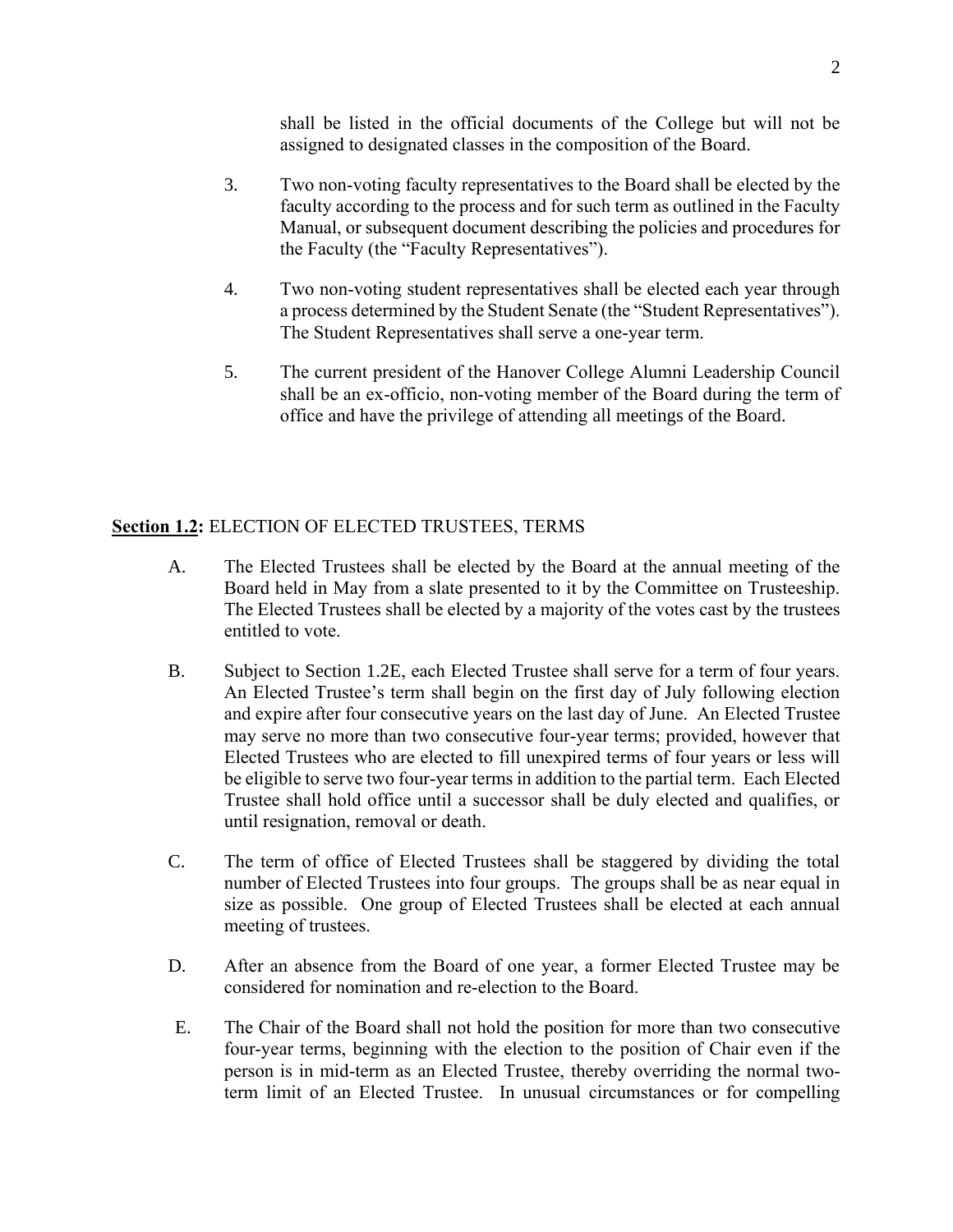reasons, the Chair's term limit may be extended one year at a time by a two-thirds vote of the Board.

When the Chair leaves the office prior to completion of the two terms, the person may serve as an Elected Trustee for the remainder of the two terms.

# **Section 1.3**: VACANCIES, RESIGNATION, ABSENCES, AND REMOVAL

- A. Any vacancy among the Elected Trustees caused by death, resignation, removal, increase in the number of Elected Trustees or otherwise may be filled at any meeting of the Board by a majority vote of the remaining members of the Board. The term of office of an Elected Trustee chosen to fill a vacancy shall expire at the later of the expiration of the unexpired term which the Elected Trustee was chosen to fill, or at such time as a successor shall be duly elected and qualifies. A vacancy among the Faculty Representatives or the Student Representatives may be filled by the persons who have the authority to elect them and pursuant to the process set forth in Section 1.1 C. 3. or 4., as applicable.
- B. Any member of the Board who desires to resign shall submit a written resignation to the Chair of the Board, who shall notify the Chair of the Committee on Trusteeship of the vacancy.
- C. Any member of the Board who shall be absent from two successive regular meetings, without sufficient reason offered in writing to the Chair of the Board, shall be referred to the Committee on Trusteeship for review, and action, if the Committee, in consultation with the Chair and the President, so determine.
- D. Any Elected Trustee may be removed, with or without cause, by the remaining trustees entitled to vote whenever the number of votes cast to remove the Elected Trustee would be sufficient to elect the Elected Trustee at a meeting to elect trustees. A Faculty Representative or Student Representative may be removed, with or without cause, by the vote of the trustees.

# <span id="page-2-0"></span>**Section 1.4**: MEETINGS, QUORUM, AGENDA, AND PROCEDURES

- A. Regular meetings of the Board shall be held in February, May and October of each year. The May meeting shall be regarded as the annual meeting, unless some other date has been fixed by the trustees or by the Chair of the Board.
- B. Special meetings may be called by the Chair at any time and shall be called by the Chair upon petition by any sixteen members of the Board acting in concert.
- C. Notices of all regular meetings and the tentative agenda for the meetings shall be sent to all members at least ten days in advance of the meeting. In the event of calls for special meetings, the notices and agenda shall be forwarded to the membership at least five days in advance of the meeting, setting forth the particular business to be transacted.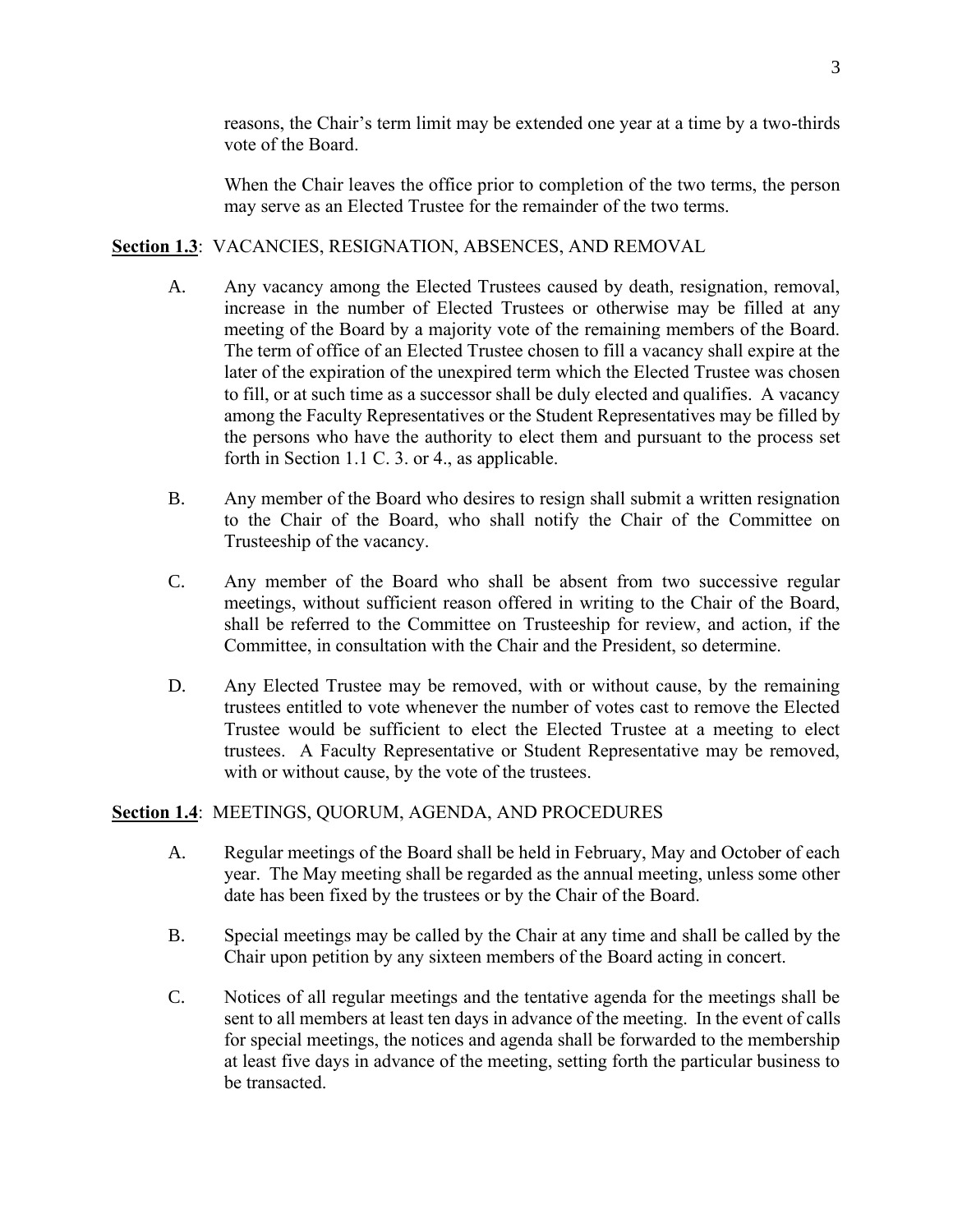- D. A majority of the trustees entitled to vote shall constitute a quorum.
- E. A trustee may participate in an annual, a regular or a special meeting of the Board by or through the use of any means of communication by which all trustees participating may simultaneously hear each other during the meeting. A trustee participating by this means is considered to be present in person at the meeting.
- F. Except as hereinafter provided or as otherwise required under the Articles of Incorporation or Indiana law, a majority of those trustees present and voting at any annual, regular or special meeting of the Board shall be sufficient to transact any business.
- <span id="page-3-0"></span>G. Any action required or permitted to be taken at any meeting of the Board may be taken without a meeting if the action is taken by all trustees entitled to vote. The action must be evidenced by at least one written consent describing the action to be taken, signed by each trustee entitled to vote and included in the minutes or filed with the corporate records reflecting the action taken. Action taken under this [Section 1.4](#page-2-0)[G](#page-3-0) is effective when the last trustee signs the consent, unless the consent specifies a prior or subsequent effective date.
- H. Subject to satisfying the requirements provided in [Section 1.4](#page-2-0)[G,](#page-3-0) the Board may take any action electronically as contemplated by the Indiana Uniform Electronic Transactions Act ("UETA"). For the sake of clarity and avoidance of doubt, subject to the requirements of the UETA, written consent by the Board can be undertaken via email, or other electronic record communication, if the written board consent setting forth the action to be taken is circulated to all Board members via email, or other electronic record communication, and the trustees entitled to vote indicate their approval unanimously by return email or other approved electronic record communication. The Board shall confirm with each trustee the electronic address or addresses, such as an email address or text message number, for that trustee to be used for purposes of sending and receiving email, text or other electronic record communications, and for the purpose of notices to and from the Board, and shall maintain such information as part of the Board's current records, which may be maintained electronically. The Board shall provide its electronic address, and the electronic addresses of the other members of the Board, to be used for purposes of taking such action. The Board may provide for any particular requirements, method or means for taking action electronically and for notices to and from the Board and its trustees, in which case the action to be taken shall be taken in accordance with such requirements, method, or means.

# **Section 1.5**: POWERS AND RESPONSIBILITIES OF THE BOARD

A. The business and affairs of the College shall be managed by the Board, and the Board shall have all powers and responsibilities as provided in the Indiana Nonprofit Act of 1991, as amended, including those set forth in these Bylaws.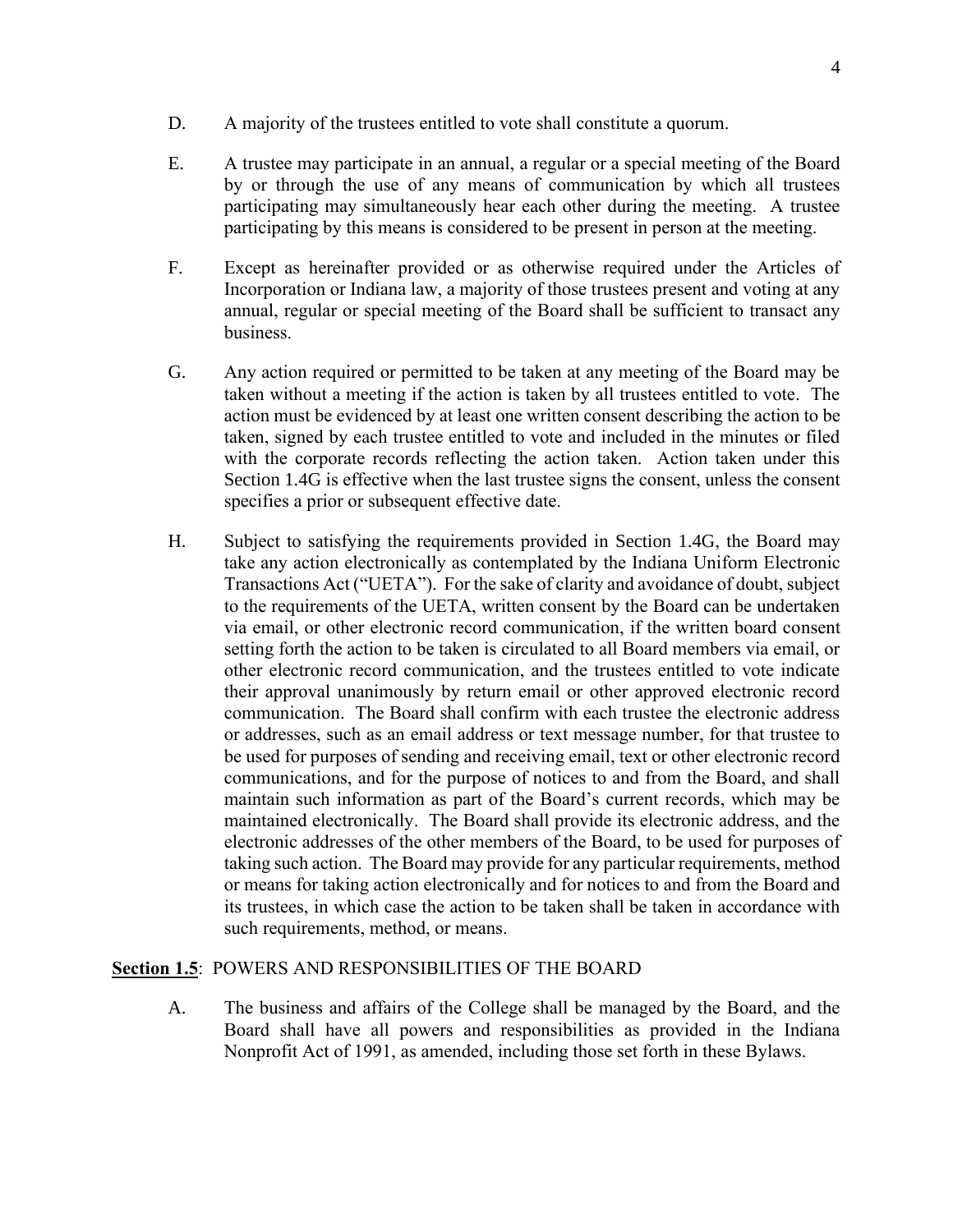- B. The Board shall establish and approve the policies of the College by action taken at annual, regular or special meetings. The Board reserves to itself, unless otherwise specified, the compilation and approval of all policies related to the operation of the College. Henceforth, the final responsibility and authority on all matters of institutional policy, procedures, functions, operations, and programs shall rest with the Board.
- C. The Board shall award all undergraduate, graduate and honorary degrees on behalf of the College. As it exercises its academic function, the Board reserves the right to examine, approve, or alter the curriculum and instructional program and procedures of the College.
- D. The Board shall be vested with the power to acquire by purchase, gift, loan, grant, donation, lease, or otherwise, real estate, personal property or money, or any interest therein. The Board shall also be vested with the power to dispose of real estate, personal property or money, or any interest therein.

# **Section 1.6:** OFFICERS, DUTIES

- A. The officers of the Board shall consist of a Chair, Vice-Chair, Secretary (the "Board Officers"), and the President.
- B. The Board Officers shall be elected by the Board at the annual meeting of the Board held in May from a slate presented to it by the Committee on Trusteeship.
- C. Each Board Officer shall serve for a term of one year. A Board Officer's term shall begin on the first day of July following election and expire after one consecutive year on the last day of June. Each Board Officer shall hold office until a successor shall be duly elected and qualifies, or until resignation, removal or death.
- D. The President of the College shall be selected by, and serve at the pleasure of, the Board, and shall be an employee of the College.
- E. The duties of the Chair, Vice-Chair, and Secretary shall be as follows:
	- 1. The Chair shall call and preside at all meetings of the Board and shall perform the duties which ordinarily pertain to that office. The Chair shall sign the diplomas of the graduating class, and shall have such other signing authority as determined by the Board.
	- 2. In the absence or disability of the Chair, the Vice-Chair shall perform all the duties of and shall have all of the powers of the Chair.
	- 3. The Secretary shall keep a full and accurate record of all proceedings of the Board and of the Executive Committee. A copy of the minutes shall be signed by the Secretary of the Board and attested by the Chair, then sent to each member of the Board for full Board approval.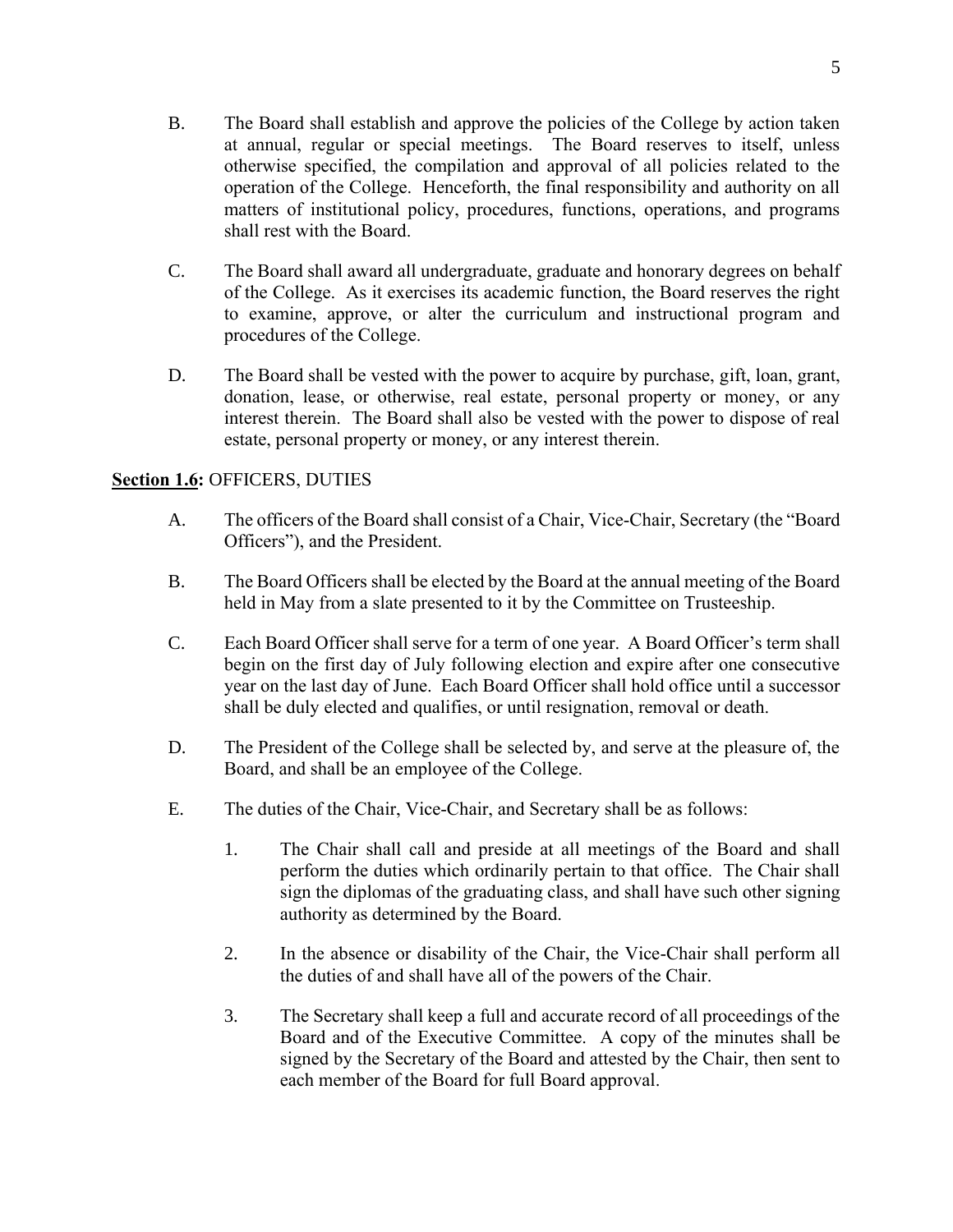#### **Section 1.7**: COMMITTEES, DUTIES

- A. The Chair of the Board shall annually appoint members to the following standing committees of the Board: Academic and Institutional Affairs, Advancement, Buildings and Grounds, Enrollment Management, Finance and Investments, Strategic Planning, Student Life and Athletics, and Trusteeship. The Board may add to, delete, or change the names of the standing committees and subcommittees of the Board. Each of said committees shall have not less than three members. If the standing committee is to exercise board powers, functions, or authority, (a) all the persons serving on the committee must be trustees, and (b) the creation of the committee and the appointment of its members shall be by a majority of all trustees in office when the action is taken. The Chair of the Board and the President of the College shall be ex-officio, non-voting members of all committees. Each committee will keep minutes of all meetings and report its activities to the Board.
- B. There shall be, and by the adoption of these Bylaws the Board hereby creates, an Executive Committee of the College, which shall consist of the Chair, Vice-Chair, Secretary, President, and two additional trustees as nominated by the Chair and confirmed by the full Board. During intervals between meetings of the Board, the Executive Committee shall have and exercise all of the authority of the Board in the management of the College, except where prohibited by law and except as to the authority to hire, terminate or make compensation decisions with regard to the President of the College, in circumstances where the full Board is unable to act in a timely manner. The Executive Committee shall cause minutes of its proceedings to be kept and filed with the minutes of the proceedings of the Board, and shall make a report at each regular or special meeting of the Board of all acts of the Committee since the last meeting of the Board.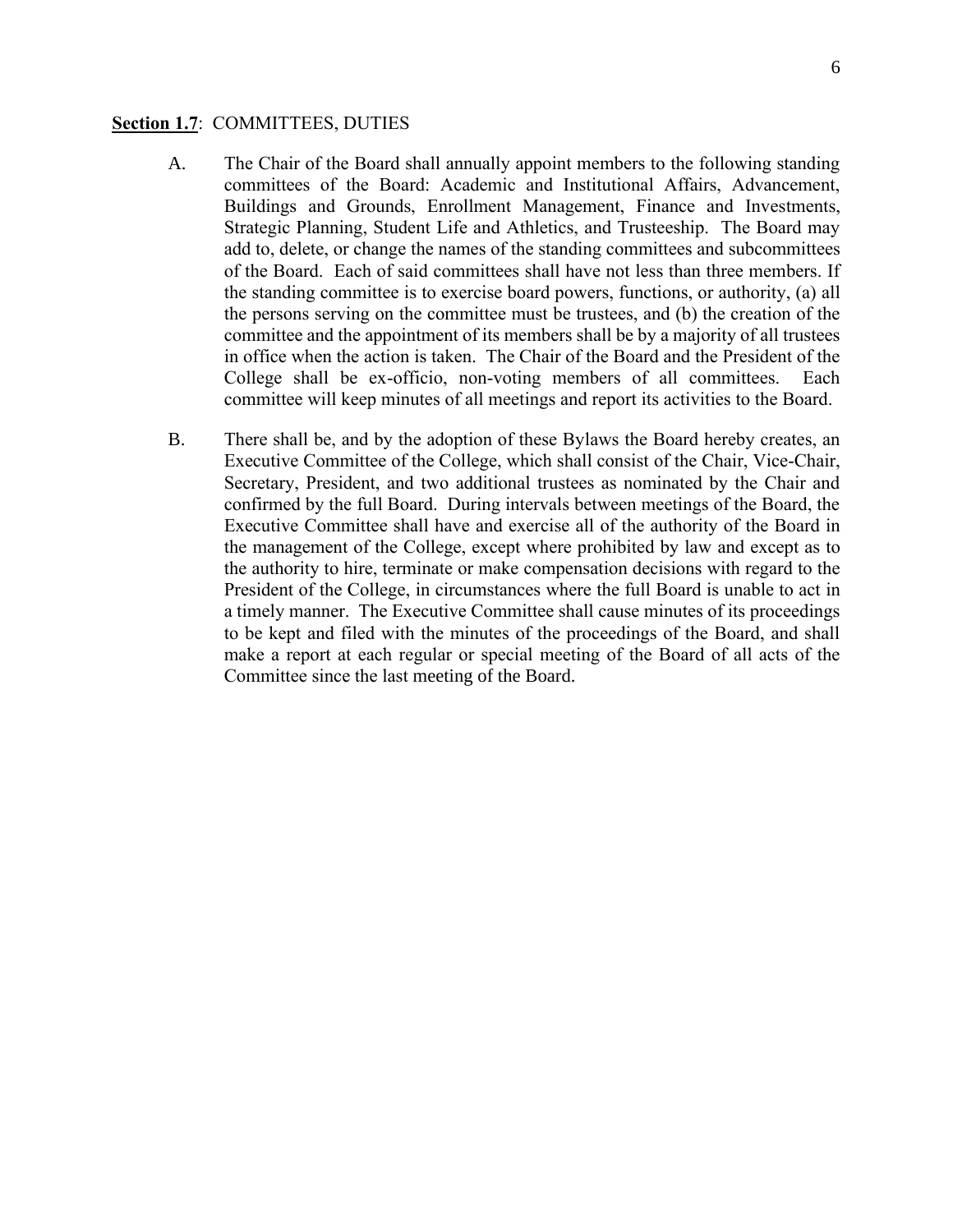C. The Board may from time to time create and appoint additional standing, special or other committees to undertake studies, make recommendations and carry on functions for the purpose of efficiently accomplishing the purposes of the College. Committees, to the extent specified by the Board, may exercise the powers, functions or authority of the Board, except where prohibited by law; provided, however, that if a committee is to exercise board powers, functions, or authority, (a) all the persons serving on the committee must be trustees, (b) there must be at least two (2) persons on the committee, and (c) the creation of the committee and the appointment of its members shall be by a majority of all trustees in office when the action is taken.

# **ARTICLE II**

# **Operation of the College**

### Section 2.1 GENERAL PURPOSES

Hanover College is an independent institution of higher education serving students seeking baccalaureate and graduate degrees. The College is chartered by the State of Indiana, accredited by the Higher Learning Commission, and affiliated with the Presbyterian Church (USA).

### Section 2.1 THE PRESIDENT

The Board delegates the administration of the College to the President. The President shall be held responsible for the appropriate execution of all departments of the institution, including the Administrative, Academic, Advancement, Curricular, Business, Buildings and Grounds, Financial, Student Affairs, and all other institutional functions. The Board charges the President with such supervision and direction as will promote the efficiency and welfare of the College. Although the President may delegate certain duties and functions, within established policies, the President shall remain ultimately responsible for the overall operation of the total College, subject at all times to policies and authority limits established by the Board. In areas of delegated responsibility, the decision of the President shall be final and binding.

- A. The President shall be responsible for selection of the faculty and shall recommend to the Board faculty appointments to tenure and promotions.
- B. The President shall be responsible for the selection and appointment of all administrative officers and staff. Administrative officers and staff shall serve without tenure and at the pleasure of the President.
- C. The President shall be the official liaison between the faculty and the other administrative officers of the College, and between the faculty and the Board. In like manner, the President shall be the official channel of communication between students, staff, alumni, and other constituencies, both individually and collectively, and the Board.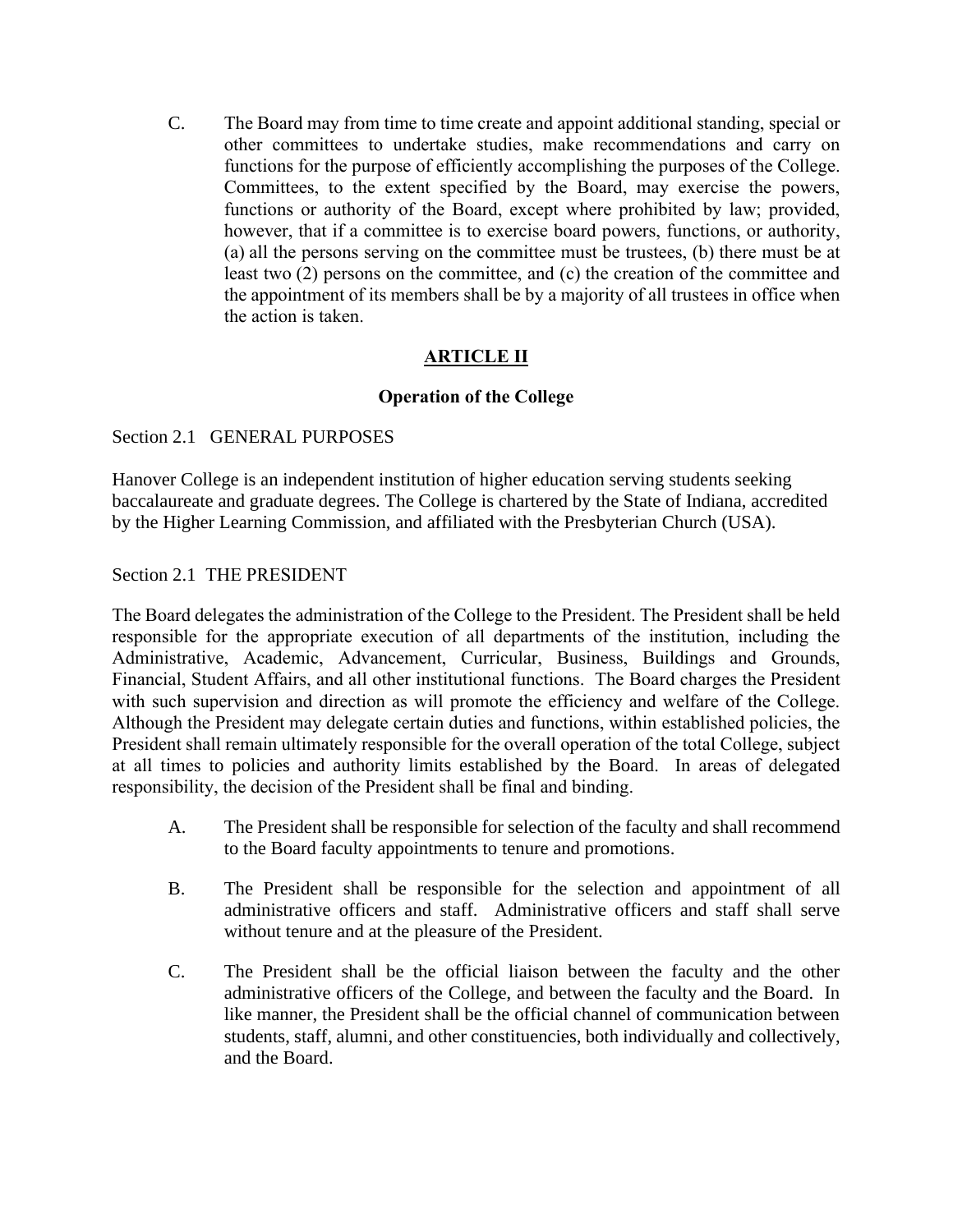- D. The President may assign administrative duties to members of the faculty and staff as the President may deem necessary for the effective operation of the programs of the College.
- E. The President shall be ultimately responsible for formulating the rules and regulations of the College which govern student conduct.
- F. The President shall make regular reports to the Board concerning the work and conditions of the College and, from time to time, shall give to the Board additional reports upon the condition of the College as the President deems necessary. The President shall also present to the Board or to any of its committees such information deemed necessary for the promotion of the welfare of the College.

# Section 2.2: THE FACULTY

- A. The faculty shall consist of members of the instructional staff and administrative officers designated by the President.
- B. Chaired by the Steering Committee, the faculty shall meet monthly during the academic year and shall elect a Secretary who shall keep a record of its proceedings. The minutes of faculty meetings will be signed by the Secretary of the Faculty.
- C. Special meetings of the faculty may be called by the President of the College or by signed petition to the President by fifty percent of the voting members of the faculty.
- D. The Faculty shall join with the Administration in determining and interpreting policies and procedures in the following areas, subject to the approval of the Board or its duly appointed agent:
	- 1. To determine the requirements for admission to the College;
	- 2. To determine and provide for the curriculum and instructional programs of the College;
	- 3. To fix requirements for degrees;
	- 4. To develop a grading system;
	- 5. To nominate candidates for degrees;
	- 6. To provide for the welfare and discipline of students;
	- 7. To make recommendations to the President concerning other matters of educational policy; and
	- 8. To support the mission, purposes and educational philosophy of the College.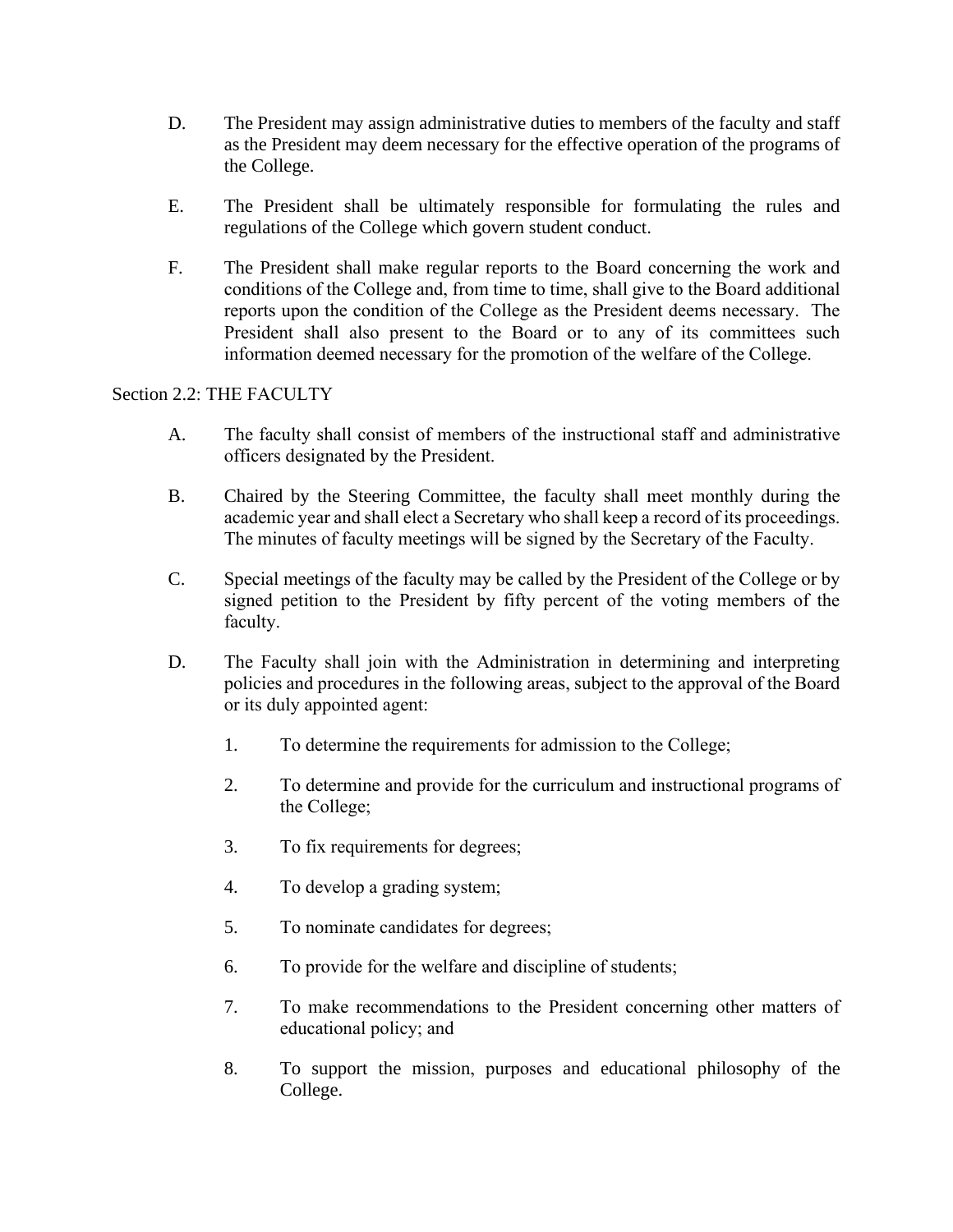### Section 2.3: ADDITIONAL **OFFICERS OF THE COLLEGE**

- A. In the event of a vacancy in the Office of the President of the College, or in the absence of the President or of the President's inability to so serve, the Board may appoint an interim or acting President of the College.
- B. The College shall employ such administrative officers as the President deems necessary, within the administrative salary budget approved by the Board.
- C. All administrative positions shall be without tenure and at the pleasure of the President. A list of the administrative positions will be maintained in the files of the Office of the President.

# **ARTICLE III**

### Indemnification

### Section 3.1**: RIGHTS TO INDEMNIFICATION AND ADVANCEMENT OF EXPENSES**

- A. The College shall indemnify as a matter of right every person made a party to a proceeding because such person is or was:
	- 1. a member of the Board of the College,
	- 2. an officer of the College, or
	- 3. while a trustee or officer of the College, serving at the College's request as a director, officer, partner, trustee, employee or agent of another foreign or domestic corporation, partnership, limited liability company, joint venture, trust, employee benefit plan or other enterprise, whether for profit or not (each an "Indemnitee"),

against all liability incurred by such person in connection with the proceeding; provided that it is determined in the specific case that indemnification of such person is permissible in the circumstances because such person has met the standard of conduct for indemnification specified in the Indiana Nonprofit Corporation Act of 1991, as amended (the "Act"). The College shall pay for or reimburse the reasonable expenses incurred by an Indemnitee in connection with any such proceeding in advance of final disposition thereof in accordance with the procedures and subject to the conditions specified in the Act. The College shall indemnify as a matter of right an Indemnitee who is wholly successful, on the merits or otherwise, in the defense of any such proceeding against reasonable expenses incurred by the person in connection with the proceeding without the requirement of a determination as set forth in the first sentence of this paragraph.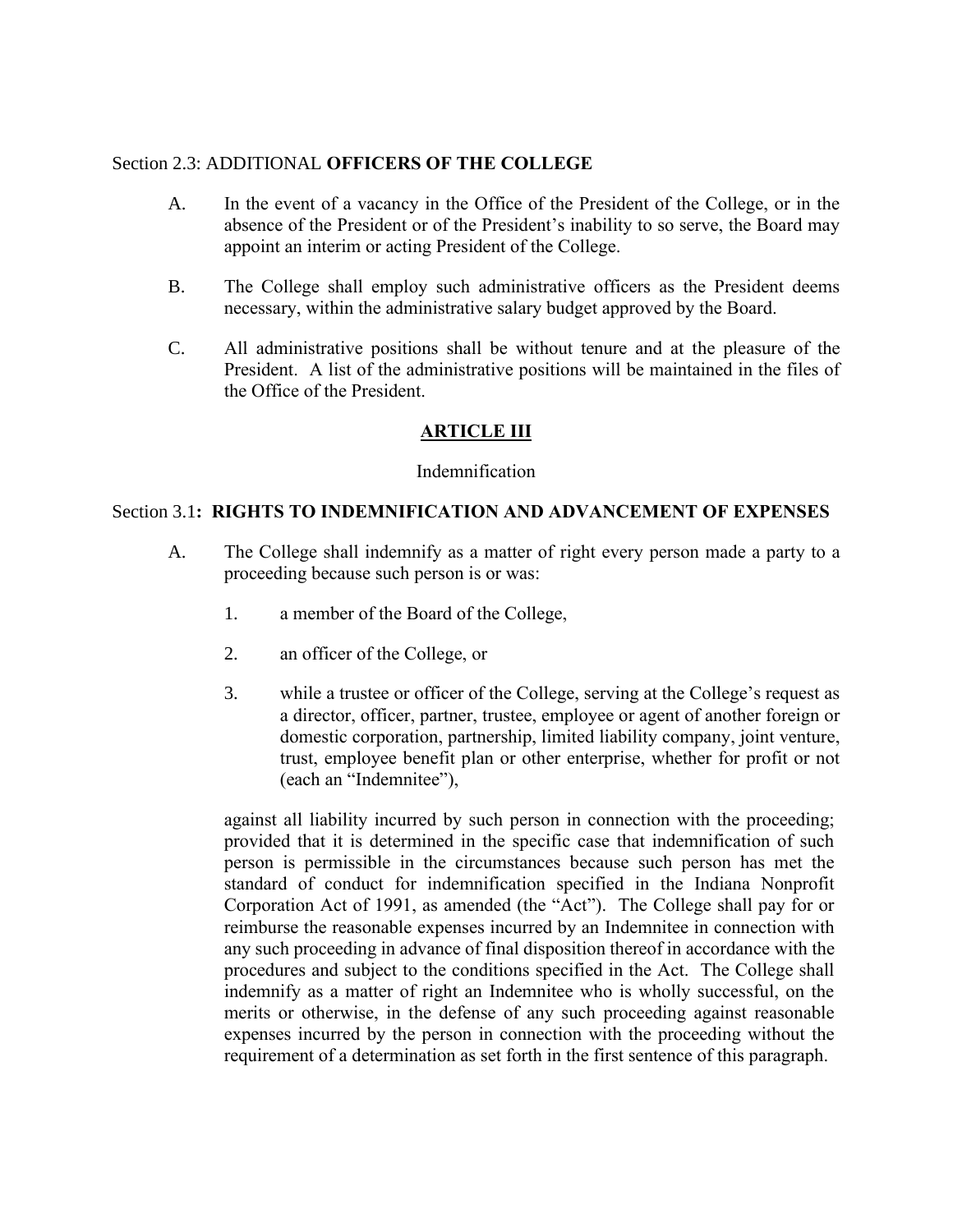- B. Upon demand by a person for indemnification or advancement of expenses, as the case may be, the College shall expeditiously determine whether the person is entitled thereto in accordance with this Article and the procedures specified in the Act.
- C. The indemnification provided under this Article shall be applicable to any proceeding arising from acts or omissions occurring before or after the adoption of this Article.

# Section 3.2: OTHER RIGHTS NOT AFFECTED

- A. It is the intent of this Article to provide indemnification to trustees and officers to the fullest extent now or hereafter permitted by law consistent with the terms and conditions of this Article. Nothing contained in this Article shall limit or preclude the exercise of, or be deemed exclusive of, any right under the law, by contract or otherwise, relating to indemnification of or advancement of expenses to any person who is or was a trustee, officer, employee or agent of the College, or the ability of the College to otherwise indemnify or advance expenses to any such individual.
- B. Notwithstanding any other provision of this Article, there shall be no indemnification with respect to matters as to which indemnification would result in inurement of net earnings of the College "to the benefit of any private shareholder or individual," or an "excess benefit transaction" within the meaning of Sections  $501(c)(3)$  or 4958 of the Internal Revenue Code of 1986, as amended, or similar provisions of any subsequent Federal tax laws.

### Section 3.3: DEFINITIONS

For purposes of this Article:

- A. A person is considered to be serving an employee benefit plan at the College's request if the person's duties to the College also impose duties on, or otherwise involve services by, the person to the plan or to participants in or beneficiaries of the plan.
- B. The estate or personal representative of a person entitled to indemnification or advancement of expenses shall be entitled hereunder to indemnification and advancement of expenses to the same extent as the person.
- C. The term "expenses" includes all direct and indirect costs (including, without limitation, counsel fees, retainers, court costs, transcripts, fees of experts, witness fees, travel expenses, duplicating costs, printing and binding costs, telephone charges, postage, delivery service fees and all other disbursements or out-of-pocket expenses) actually incurred in connection with the investigation, defense, settlement or appeal of a proceeding or establishing or enforcing a right to indemnification under this Article, applicable law or otherwise.